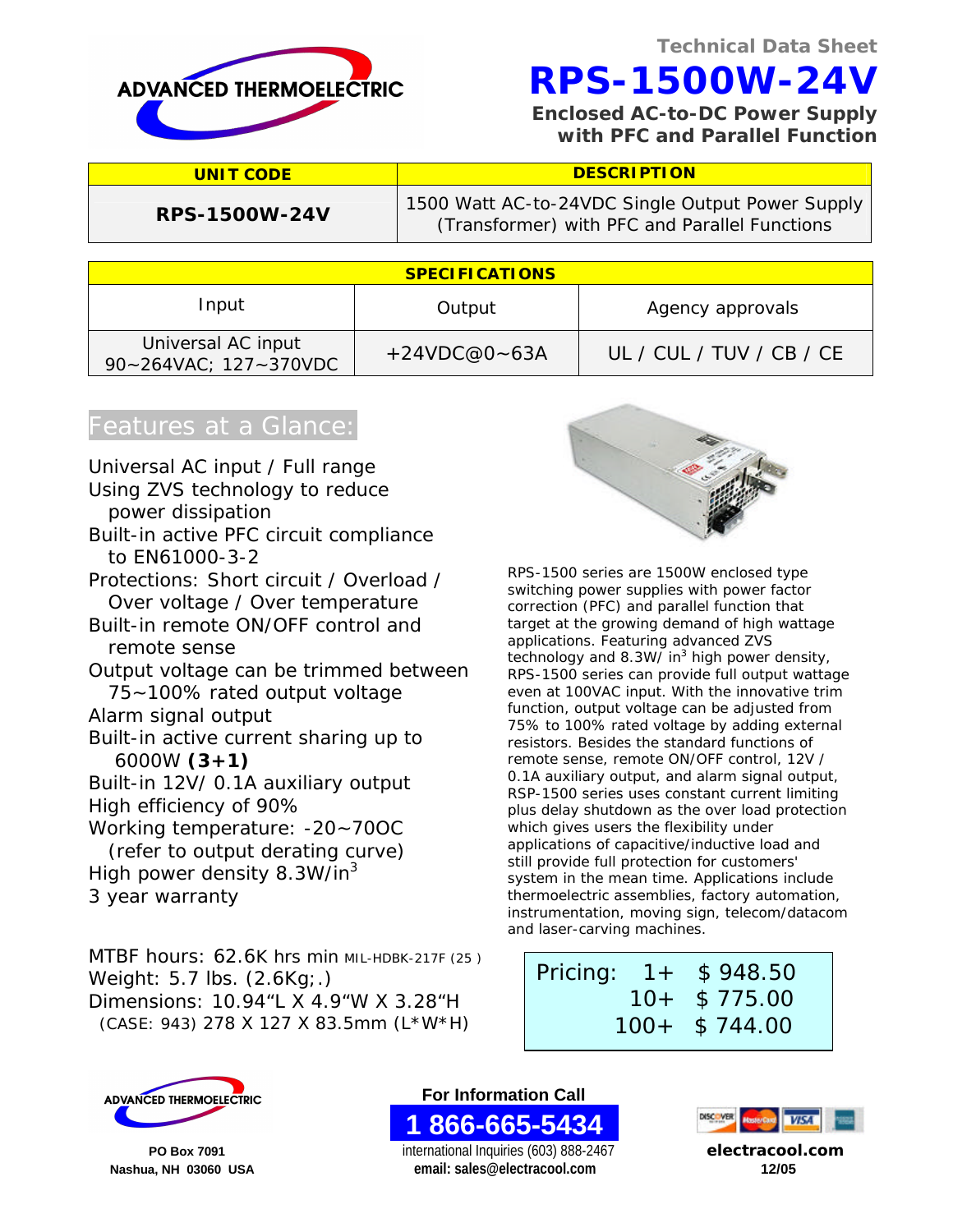

**Parallel (Re). FL**us **AL E** CBC 6



- Features :
- Universal AC input/Full range
- ZVS new technology
- AC input active surge current limiting
- High efficiency up to 91%
- Built-in active PFC function, PF>0.95
- Protections:Short circuit, overload, over voltage, over temperature
- Forced air cooling by built-in DC ball bearing fan
- Output voltage can be trimmed between 70~100% of the rated output voltage
	- High power density 8.3W/inch<sup>3</sup>
- Current sharing up to  $6000W(3+1)$
- Alarm signal output
- Built-in 12V/0.1A auxiliary output for remote control
- Built-in remote ON-OFF control
- Built-in remote sense function
- 3 years warranty



| <b>MODEL</b>        |                                                                                                                                                                                                                                                                                                                                                                                                                                                                                                                                                                                                                                                   | RSP-1500-5                                                                                                                                                 | RSP-1500-12              | RSP-1500-15    | <b>RSP-1500-24</b>                                                                                             | RSP-1500-27  | RSP-1500-48    |
|---------------------|---------------------------------------------------------------------------------------------------------------------------------------------------------------------------------------------------------------------------------------------------------------------------------------------------------------------------------------------------------------------------------------------------------------------------------------------------------------------------------------------------------------------------------------------------------------------------------------------------------------------------------------------------|------------------------------------------------------------------------------------------------------------------------------------------------------------|--------------------------|----------------|----------------------------------------------------------------------------------------------------------------|--------------|----------------|
|                     | <b>DC VOLTAGE</b>                                                                                                                                                                                                                                                                                                                                                                                                                                                                                                                                                                                                                                 | 5V                                                                                                                                                         | <b>12V</b>               | 15V            | <b>24V</b>                                                                                                     | <b>27V</b>   | 48V            |
|                     | <b>RATED CURRENT</b>                                                                                                                                                                                                                                                                                                                                                                                                                                                                                                                                                                                                                              | 240A                                                                                                                                                       | 125A                     | 100A           | 63A                                                                                                            | 56A          | 32A            |
|                     | <b>CURRENT RANGE</b>                                                                                                                                                                                                                                                                                                                                                                                                                                                                                                                                                                                                                              | $0 - 240A$                                                                                                                                                 | $0 - 125A$               | $0 - 100A$     | $0 - 63A$                                                                                                      | $0 - 56A$    | $0 - 32A$      |
|                     | <b>RATED POWER</b>                                                                                                                                                                                                                                                                                                                                                                                                                                                                                                                                                                                                                                | 1200W                                                                                                                                                      | 1500W                    | 1500W          | 1512W                                                                                                          | 1512W        | 1536W          |
|                     | RIPPLE & NOISE (max.) Note.2 150mVp-p                                                                                                                                                                                                                                                                                                                                                                                                                                                                                                                                                                                                             |                                                                                                                                                            | 150mVp-p                 | $150mVp-p$     | 150mVp-p                                                                                                       | 150mVp-p     | 200mVp-p       |
| <b>OUTPUT</b>       | <b>VOLTAGE ADJ. RANGE</b>                                                                                                                                                                                                                                                                                                                                                                                                                                                                                                                                                                                                                         | $4.5 - 5.5V$                                                                                                                                               | $10 - 13.5V$             | $13.5 - 16.5V$ | $20 - 26.4V$                                                                                                   | $24 - 30V$   | $43 - 56V$     |
|                     | <b>VOLTAGE TOLERANCE Note.3</b>                                                                                                                                                                                                                                                                                                                                                                                                                                                                                                                                                                                                                   | ±2.0%                                                                                                                                                      | ±1.0%                    | ±1.0%          | ±1.0%                                                                                                          | ±1.0%        | ±1.0%          |
|                     | <b>LINE REGULATION</b>                                                                                                                                                                                                                                                                                                                                                                                                                                                                                                                                                                                                                            | ±0.5%                                                                                                                                                      | ±0.5%                    | ±0.5%          | ±0.5%                                                                                                          | ±0.5%        | ±0.5%          |
|                     | <b>LOAD REGULATION</b>                                                                                                                                                                                                                                                                                                                                                                                                                                                                                                                                                                                                                            | ±2.0%                                                                                                                                                      | ±0.5%                    | ±0.5%          | ±0.5%                                                                                                          | ±0.5%        | ±0.5%          |
|                     | <b>SETUP, RISE TIME</b>                                                                                                                                                                                                                                                                                                                                                                                                                                                                                                                                                                                                                           | 1500ms, 100ms at full load                                                                                                                                 |                          |                |                                                                                                                |              |                |
|                     | <b>HOLD TIME (Typ.)</b>                                                                                                                                                                                                                                                                                                                                                                                                                                                                                                                                                                                                                           | 14ms at full load<br>16ms at full load<br>10ms at full load                                                                                                |                          |                |                                                                                                                |              |                |
|                     | <b>VOLTAGE RANGE</b>                                                                                                                                                                                                                                                                                                                                                                                                                                                                                                                                                                                                                              | $90 - 264$ VAC                                                                                                                                             | 127~370VDC               |                |                                                                                                                |              |                |
|                     | <b>FREQUENCY RANGE</b>                                                                                                                                                                                                                                                                                                                                                                                                                                                                                                                                                                                                                            | 47~63Hz                                                                                                                                                    |                          |                |                                                                                                                |              |                |
|                     | <b>POWER FACTOR (Typ.)</b>                                                                                                                                                                                                                                                                                                                                                                                                                                                                                                                                                                                                                        | 0.95/230VAC                                                                                                                                                | 0.98/115VAC at full load |                |                                                                                                                |              |                |
| <b>INPUT</b>        | <b>EFFICIENCY (Typ.)</b>                                                                                                                                                                                                                                                                                                                                                                                                                                                                                                                                                                                                                          | 80%                                                                                                                                                        | 87%                      | 87%            | 90%                                                                                                            | 90%          | 91%            |
|                     | AC CURRENT (Typ.)                                                                                                                                                                                                                                                                                                                                                                                                                                                                                                                                                                                                                                 | 17A/115VAC                                                                                                                                                 | 8A/230VAC                |                |                                                                                                                |              |                |
|                     | <b>INRUSH CURRENT (Typ.)</b>                                                                                                                                                                                                                                                                                                                                                                                                                                                                                                                                                                                                                      | 30A/115VAC                                                                                                                                                 | 60A/230VAC               |                |                                                                                                                |              |                |
|                     | <b>LEAKAGE CURRENT</b>                                                                                                                                                                                                                                                                                                                                                                                                                                                                                                                                                                                                                            | <2.0mA / 240VAC                                                                                                                                            |                          |                |                                                                                                                |              |                |
|                     |                                                                                                                                                                                                                                                                                                                                                                                                                                                                                                                                                                                                                                                   | 105~135% rated output power                                                                                                                                |                          |                |                                                                                                                |              |                |
|                     | <b>OVER LOAD</b><br>Note.5                                                                                                                                                                                                                                                                                                                                                                                                                                                                                                                                                                                                                        |                                                                                                                                                            |                          |                | Protection type : Constant current limiting unit will shut down o/p voltage after 5sec. Re-power on to recover |              |                |
|                     | <b>PROTECTION OVER VOLTAGE</b>                                                                                                                                                                                                                                                                                                                                                                                                                                                                                                                                                                                                                    | $5.75 - 6.75V$                                                                                                                                             | $13.8 - 16.8V$           | $17 - 20.5V$   | $27.6 - 32.4V$                                                                                                 | $31 - 36.5V$ | $57.6 - 67.2V$ |
|                     |                                                                                                                                                                                                                                                                                                                                                                                                                                                                                                                                                                                                                                                   | Protection type : Shut down o/p voltage, re-power on to recover                                                                                            |                          |                |                                                                                                                |              |                |
|                     | <b>OVER TEMPERATURE</b>                                                                                                                                                                                                                                                                                                                                                                                                                                                                                                                                                                                                                           | 95℃±5℃ (TSW2) Detect on heatsink of power transistor                                                                                                       |                          |                |                                                                                                                |              |                |
|                     |                                                                                                                                                                                                                                                                                                                                                                                                                                                                                                                                                                                                                                                   | Protection type : Shut down o/p voltage, recovers automatically after temperature goes down                                                                |                          |                |                                                                                                                |              |                |
|                     | <b>AUXILIARY POWER(AUX)</b>                                                                                                                                                                                                                                                                                                                                                                                                                                                                                                                                                                                                                       | 12A@0.1A(Only for Remote ON/OFF control)                                                                                                                   |                          |                |                                                                                                                |              |                |
|                     | <b>REMOTE ON/OFF CONTROL</b>                                                                                                                                                                                                                                                                                                                                                                                                                                                                                                                                                                                                                      | Please see the Function Manual                                                                                                                             |                          |                |                                                                                                                |              |                |
|                     | <b>FUNCTION   ALARM SIGNAL OUTPUT</b>                                                                                                                                                                                                                                                                                                                                                                                                                                                                                                                                                                                                             | Please see the Function Manual                                                                                                                             |                          |                |                                                                                                                |              |                |
|                     | <b>OUTPUT VOLTAGE TRIM</b>                                                                                                                                                                                                                                                                                                                                                                                                                                                                                                                                                                                                                        | Please see the Function Manual                                                                                                                             |                          |                |                                                                                                                |              |                |
|                     | <b>CURRENT SHARING</b>                                                                                                                                                                                                                                                                                                                                                                                                                                                                                                                                                                                                                            | Please see the Function Manual                                                                                                                             |                          |                |                                                                                                                |              |                |
|                     | <b>WORKING TEMP.</b>                                                                                                                                                                                                                                                                                                                                                                                                                                                                                                                                                                                                                              | $\frac{1}{20}$ ~ +70 <sup>°</sup> C (Refer to output load derating curve)                                                                                  |                          |                |                                                                                                                |              |                |
| <b>ENVIRONMENT</b>  | <b>WORKING HUMIDITY</b><br><b>STORAGE TEMP., HUMIDITY</b>                                                                                                                                                                                                                                                                                                                                                                                                                                                                                                                                                                                         | 20~90% RH non-condensing<br>$-40 \sim +85^{\circ}$ C, 10 ~ 95% RH<br>$\pm 0.05\%$ (°C (0 ~ 50°C)                                                           |                          |                |                                                                                                                |              |                |
|                     | <b>TEMP. COEFFICIENT</b>                                                                                                                                                                                                                                                                                                                                                                                                                                                                                                                                                                                                                          |                                                                                                                                                            |                          |                |                                                                                                                |              |                |
|                     | <b>VIBRATION</b>                                                                                                                                                                                                                                                                                                                                                                                                                                                                                                                                                                                                                                  | 10 ~ 500Hz, 2G 10min./1cycle, 60min. each along X, Y, Z axes                                                                                               |                          |                |                                                                                                                |              |                |
|                     | <b>SAFETY STANDARDS</b>                                                                                                                                                                                                                                                                                                                                                                                                                                                                                                                                                                                                                           | UL60950-1, TUV EN60950-1 Approved                                                                                                                          |                          |                |                                                                                                                |              |                |
|                     | <b>WITHSTAND VOLTAGE</b>                                                                                                                                                                                                                                                                                                                                                                                                                                                                                                                                                                                                                          | I/P-O/P:3KVAC I/P-FG:1.5KVAC O/P-FG:0.5KVAC<br>I/P-O/P, I/P-FG, O/P-FG:100M Ohms/500VDC<br>Compliance to EN55022 (CISPR22)<br>Compliance to EN61000-3-2,-3 |                          |                |                                                                                                                |              |                |
| <b>SAFETY &amp;</b> | <b>ISOLATION RESISTANCE</b>                                                                                                                                                                                                                                                                                                                                                                                                                                                                                                                                                                                                                       |                                                                                                                                                            |                          |                |                                                                                                                |              |                |
| <b>EMC</b>          | <b>EMI CONDUCTION &amp; RADIATION</b>                                                                                                                                                                                                                                                                                                                                                                                                                                                                                                                                                                                                             |                                                                                                                                                            |                          |                |                                                                                                                |              |                |
| (Note 4)            | <b>HARMONIC CURRENT</b>                                                                                                                                                                                                                                                                                                                                                                                                                                                                                                                                                                                                                           |                                                                                                                                                            |                          |                |                                                                                                                |              |                |
|                     | <b>EMS IMMUNITY</b><br>Compliance to EN61000-4-2,3,4,5,6,8,11; ENV50204, EN55024, Light industry level, criteria A                                                                                                                                                                                                                                                                                                                                                                                                                                                                                                                                |                                                                                                                                                            |                          |                |                                                                                                                |              |                |
|                     | <b>MTBF</b>                                                                                                                                                                                                                                                                                                                                                                                                                                                                                                                                                                                                                                       | 62.6K hrs min.                                                                                                                                             | MIL-HDBK-217F (25℃)      |                |                                                                                                                |              |                |
| <b>OTHERS</b>       | <b>DIMENSION</b>                                                                                                                                                                                                                                                                                                                                                                                                                                                                                                                                                                                                                                  | 278*127*83.5mm (L*W*H)                                                                                                                                     |                          |                |                                                                                                                |              |                |
|                     | <b>PACKING</b>                                                                                                                                                                                                                                                                                                                                                                                                                                                                                                                                                                                                                                    | 2.6Kg; 6pcs/16.6Kg/1.75CUFT                                                                                                                                |                          |                |                                                                                                                |              |                |
| <b>NOTE</b>         | 1. All parameters NOT specially mentioned are measured at 230VAC input, rated load and 25°C of ambient temperature.<br>2. Ripple & noise are measured at 20MHz of bandwidth by using a 12" twisted pair-wire terminated with a 0.1uf & 47uf parallel capacitor.<br>3. Tolerance: includes set up tolerance, line regulation and load regulation.<br>4. The power supply is considered a component which will be installed into a final equipment. The final equipment must be re-confirmed that it still meets<br><b>EMC</b> directives.<br>5. Derating may be needed under low input voltages. Please check the derating curve for more details. |                                                                                                                                                            |                          |                |                                                                                                                |              |                |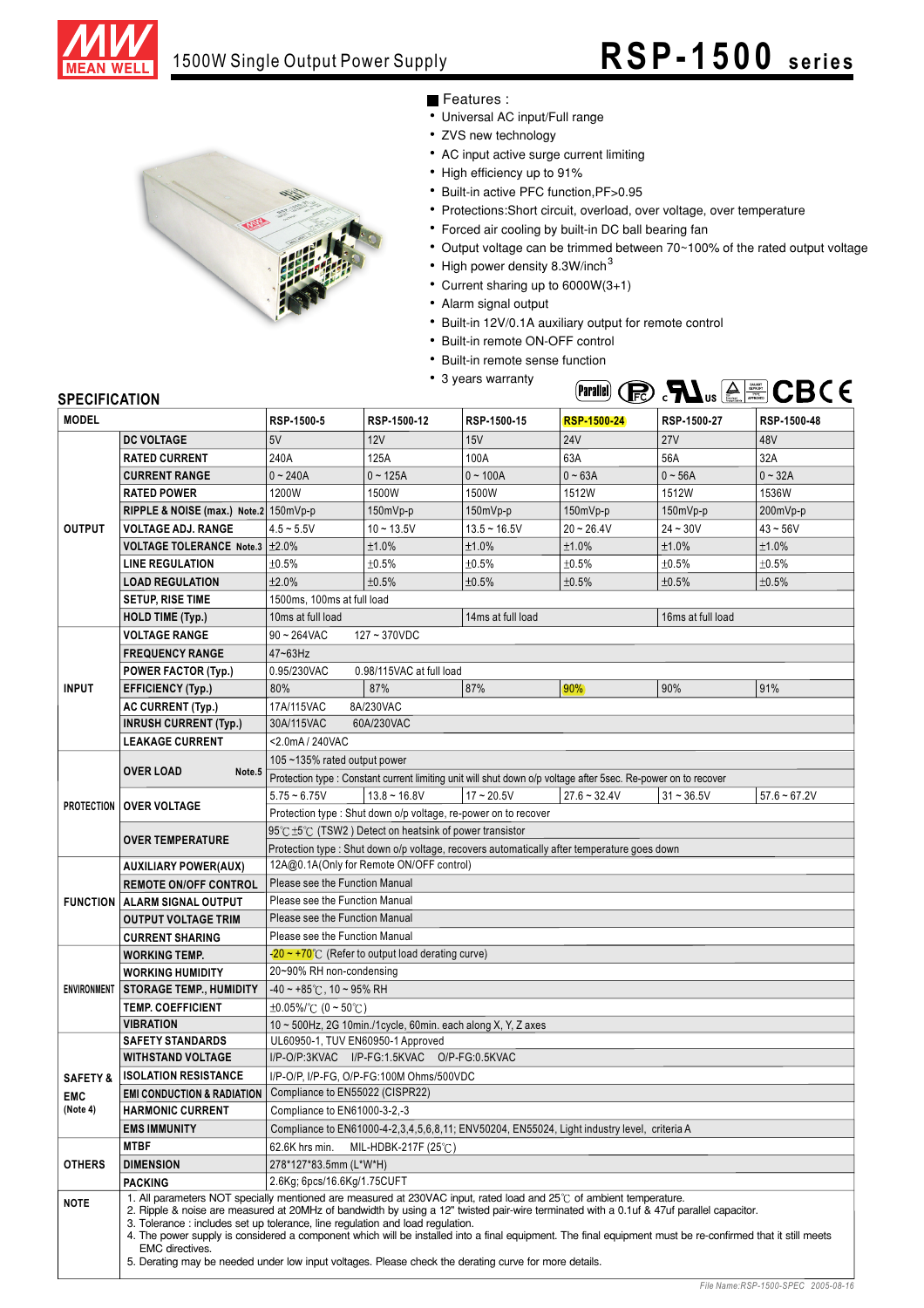

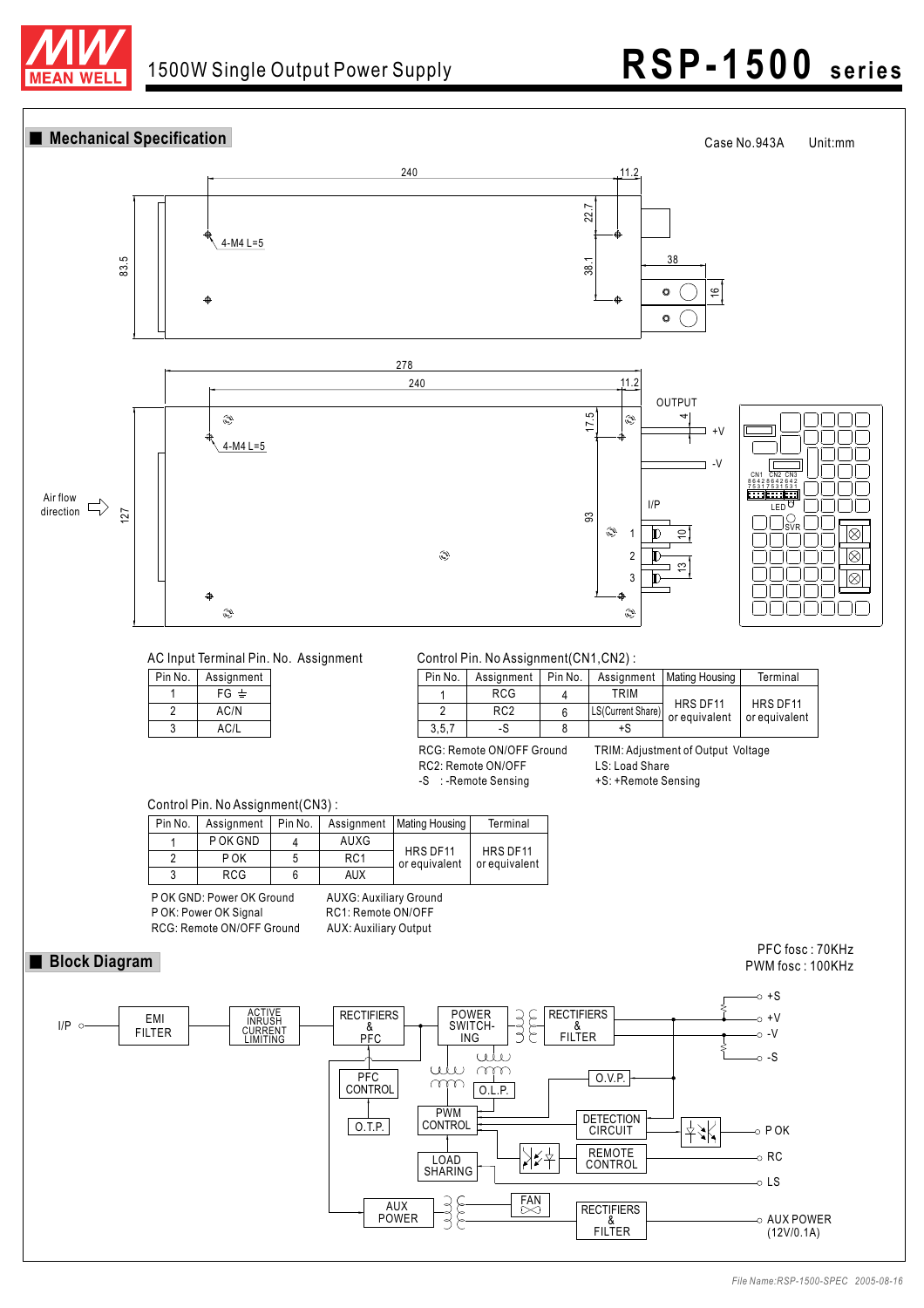

### ■ Derating Curve **Static Characteristics**





### **Function Manual**

#### **1.Remote ON/OFF**

(1)Remote ON/OFF control becomes available by applying voltage in CN1 & CN2 & CN3 (2)Table 1.1 shows the specification of Remote ON/OFF function (3)Fig.1.2 shows the example to connect Remote ON/OFF control function

Table 1.1 Specification of Remote ON/OFF

|          | <b>Connection Method</b> | Fig. $1.2(A)$ | Fig. $1.2(B)$ | Fig. $1.2(C)$ |
|----------|--------------------------|---------------|---------------|---------------|
| SW Logic | Output on                | SW Open       | SW Open       | SW Close      |
|          | Output off               | SW Close      | SW Close      | SW Open       |

Fig.1.2 Examples of connecting remote ON/OFF



#### (C)Using internal 12V auxiliary output



(A)Using external voltage source (B)Using internal 12V auxiliary output